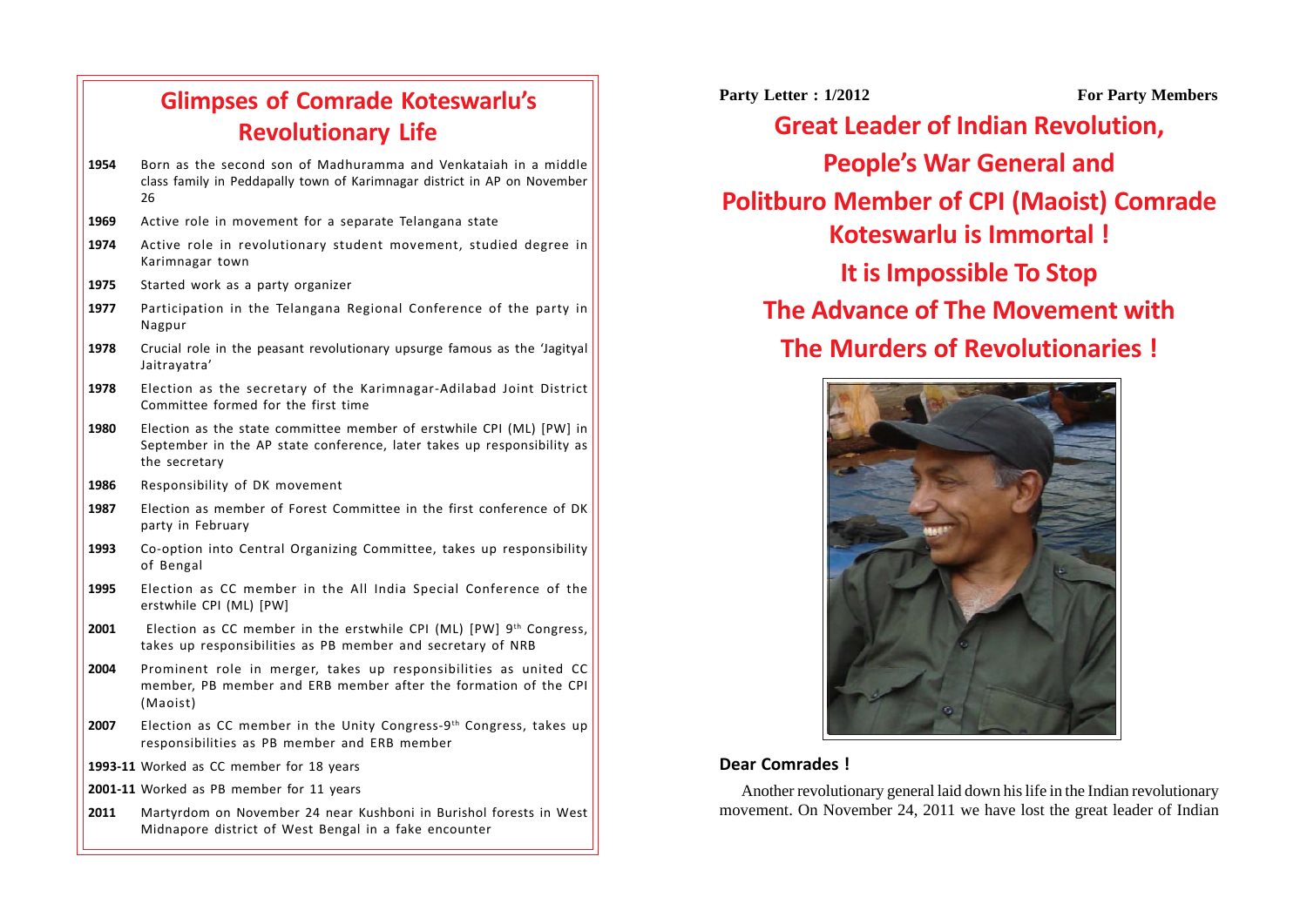revolution, CPI (Maoist) Politburo member and our beloved comrade Mallojhala Koteswarlu. This would remain another dark day in our revolutionary movement's history. The fascist ruling clique of Sonia-Manmohan-Pranab-Chidambarm-Jairam Ramesh carrying on an unjust war on the oppressed masses colluded with West Bengal Chief Minister Mamta Banerji and prepared the conspiratorial 'covert operation' plan for murdering comrade Mallojhala Koteswarlu. With the coordination of central IB and West Bengal state intelligence, the most cruel officers in the high-command of the commando forces under the leadership of CRPF Director-General Vijayakumar with the help of counter-insurgency SP Manoj Verma caught him unarmed in a covert plan. The cowardly enemy mercenary killer gang tortured him in the most unspeakable manner and his body was turned into pulp in the most horrible manner. His right eye was pulled out. His fingers were cut off. His hands and legs were broken. His ribs were crushed. They fired a bullet into his mouth and his face was rendered beyond recognition. His feet were burnt on an electric heater. He was brought in the last stage of his life to Burishol in Kushboni forest of West Midnapore district (in West Bengal), shot dead and then a false encounter story was circulated. Our beloved leader Kishenji breathed his last and his martyrdom proclaimed to the world that revolutionaries who lay down their lives for the people are immortal, that final victory belongs to the people, that no force in this world can stop the victory of the revolution and that final defeat and destruction is that of the exploiting, oppressing classes.

Comrade Koteswarlu is a great revolutionary. He was a brave fighter who did not waver in the face of tortures by the enemy. He set up a great ideal for the future generations by holding aloft the revolutionary flag while preserving the party secrets spilling his warm blood.

Comrade Koteswarlu was a revolutionary of the post-Naxalbari generation. Though Naxalbari suffered a setback he was influenced with the lessons of that great revolutionary tide and started his political career when the party was making preparations for a new revolutionary upsurge. He became a part of that upsurge and when that was developing as a higher level People's War, he developed along with it and became one of the prominent leaders who led that movement. With a vast experience of 38 years comrade Koteswarlu developed step by step along with revolutionary movement, won the confidence of the entire party cadres and stood as a brave general in the path of Protracted People's War (PPW). As part of expanding the revolutionary experience in the long revolutionary movement and were experts in respective fields. All of them were heirs of the glorious Naxalbari movement which gave a turn to the Indian revolutionary movement history. At this juncture where we are advancing by fighting back the Green Hunt military offensives of the enemy and putting efforts to build an united movement by mobilizing people of various sections, their martyrdom is a further serious loss. It is not easy to fill their place in the movement. But it is a fact that they all have been born and developed in Protracted People's War. It was due to the tough class struggle that they have steeled so. In the future too several such revolutionaries would definitely be made in the same manner. It is the people and the people's movements that gave birth to such brave and dedicated revolutionaries like comrade Koteswarlu. The worker and peasant oppressed masses would arm themselves with the revolutionary message spread by him from Jagityal to Junglemahal and would definitely advance the Indian NDR along the path of victory. Let us fulfill their losses by advancing the PPW with resolute determination. People are the makers of history. Final victory belongs to the people.

- Let us build liberated areas by fulfilling the central, principal and immediate task set by the Unity Congress-9<sup>th</sup> Congress!
- Let us protect the leadership and mold our party into an impregnable secret party in a Bolshevik manner!
- Let us fight tirelessly to defeat the fascist Green Hunt offensive which is going on as part of the LIC conspiracy of the enemy! Let us intensify the guerilla warfare!
- Let us adhere firmly to our party line and fight against various kinds of revisionism, right opportunism and left adventurism with the inspiration of comrade Koteswarlu!
- Let us create people's revolts in the model of Lalgarh and Narayanapatna and strengthen our mass base!
- Let us build strong urban movement and plain movement to advance the PPW! Let us expand the revolutionary movement to new areas and spheres!

### **23** Date : 14 January 2012 **Central Committee CPI (Maoist)**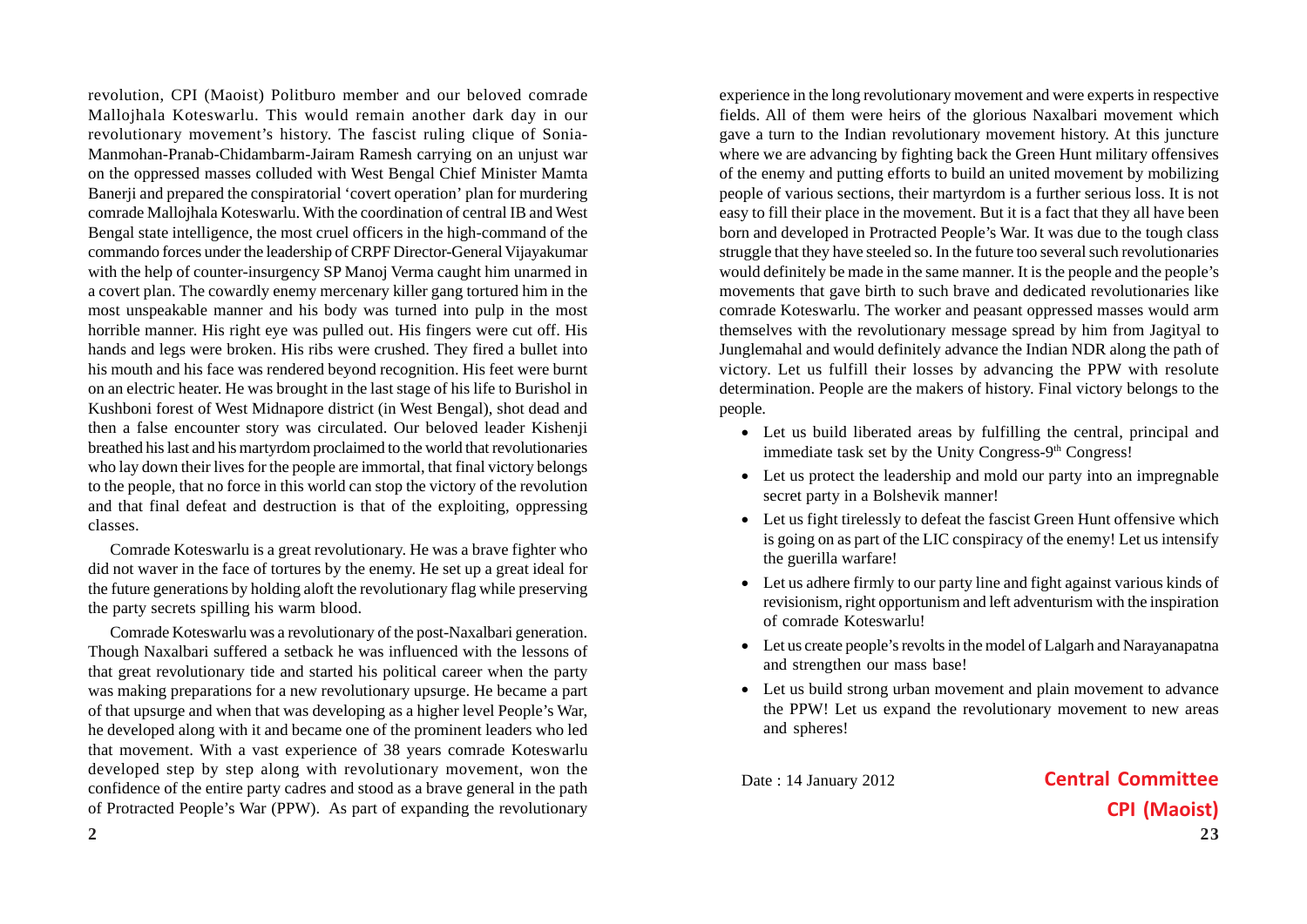## **Let Us Hold Aloft The Aims of Comrade Koteswarlu! Let Us Intensify People's War To Create Thousands Of Koteswarlus!**

Comrade Koteswarlu was a warrior steeled in the flames of class struggle. Since he joined the party he worked amidst many an ebb and tide and was steeled by becoming a part of the twists and turns, ups and downs of the movement. For nearly four decades thousands of cadres and hundreds of leaders - many of whom were colleagues who worked along with him - laid down their lives in the revolutionary movement. Severe repression and dangers lay in wait at every step. He stood firmly and bravely in the face of all such odds and led the movement in various areas in the country. He stood steadfast amidst fascist repression and massacres and worked. With his martyrdom the Indian revolutionary movement faced severe loss.

Comrades! The enemies are celebrating that they have murdered comrade Koteswarlu. They are eager to wipe out our revolutionary movement completely. This eagerness is not at all coincidental. This is a result of the world economic crisis which is erupting in new forms with each passing day. The flames of anger and protest of the entire people of the world are leaping up to the sky. The Arab people's upsurges, the various nationality liberation struggles, the mass agitations of Europe, the 'Occupy Wall Street' agitations which have spread like a wild fire to 90 countries, the Maoist People's Wars that are advancing in countries like Philippines and India, the democratic, nationality liberation and anti-displacement agitations that are going on in our country for land, food and liberation and against the exploitation, oppression, sham development policies of the ruling classes are all a result of these. The conspiracy of the imperialists to loot this world at their will by wiping out these agitations and movements before the economic crisis turns into revolutionary crisis is the real reason for this eagerness.

#### **Dear comrades !**

Our CC is still to get clear details regarding the fake encounter of comrade Koteswarlu. The CC is still to examine deeply and concretely the conditions which led to it and the reasons behind the incident. After the CC-3 meeting, our party suffered heavy losses with the arrest of one PBM, three CCMs and the murder of PBM comrade Koteswarlu. In the past five years our party lost most valuable comrades. It lost great comrades who have gained vast movement he worked in several areas and built mass movements. He worked tirelessly in taking the revolutionary movement to new heights by taking up several responsibilities in the course of development of the party. Ideals such as the superior revolutionary commitment and determination, initiative and presence of mind, comradely love and affection, dedication, study and serving nature of that martyr would remain a model to follow for communist revolutionaries. He carved a niche of his own in the revolutionary movement under many names such as Prahlad, Pradeep, Sankar, Ramji, Vimal, Kishenji etc. In the initial days, peasantry and close comrades called him affectionately as Koti and Kotanna. Comrade Kotanna fought with unbending courage till the end for the sake of the revolutionary ideology he believed in and dedicated his invaluable services to the revolutionary movement selflessly. He etched his name permanently with blood soaked letters in the history of sacrifices of the Indian revolutionary movement, set up an ideal and imparted an ideal spirit of struggle for many generations to come.

In his long revolutionary life, he played a prominent role in several spheres, dedicated everything for the liberation of our country and finally shed his blood on the historic Lalgarh soil. Our Central Committee is humbly paying red homage to martyr comrade Koteswarlu with respect, a heavy heart and eyes filled with tears on behalf of the entire party, People's Liberation Guerilla Army, Revolutionary Janatana Sarkars, revolutionary mass organizations and revolutionary masses. It is vowing that we would strive with boundless commitment to fulfill his aims with the inspiration of the ideals he set up and by learning from the movement experiences he imparted. It is vowing that we would intensify revolutionary mass struggles, mass resistance movements and People's War. The enemy classes are celebrating that they have given a severe blow to the revolutionary movement by murdering comrade Koteswarlu. But let us wipe our tears and take up this challenge courageously on behalf of the oppressed people and the revolutionary camp. Let us declare clearly to the enemies that we would definitely take revenge for the murder of Koteswarlu by expanding to the four corners of the country and developing the Maoist People's War to lofty heights. Let us vow one more time with clenched fists that we would sacrifice everything by taking as an ideal comrade Koteswarlu and all the martyrs to fulfill the aims of our beloved martyr comrade Koteswarlu by destroying this exploiting society.

On this occasion, our CC is expressing deep condolences to his mother Madhuramma, his life partner, his other family members, relatives and to all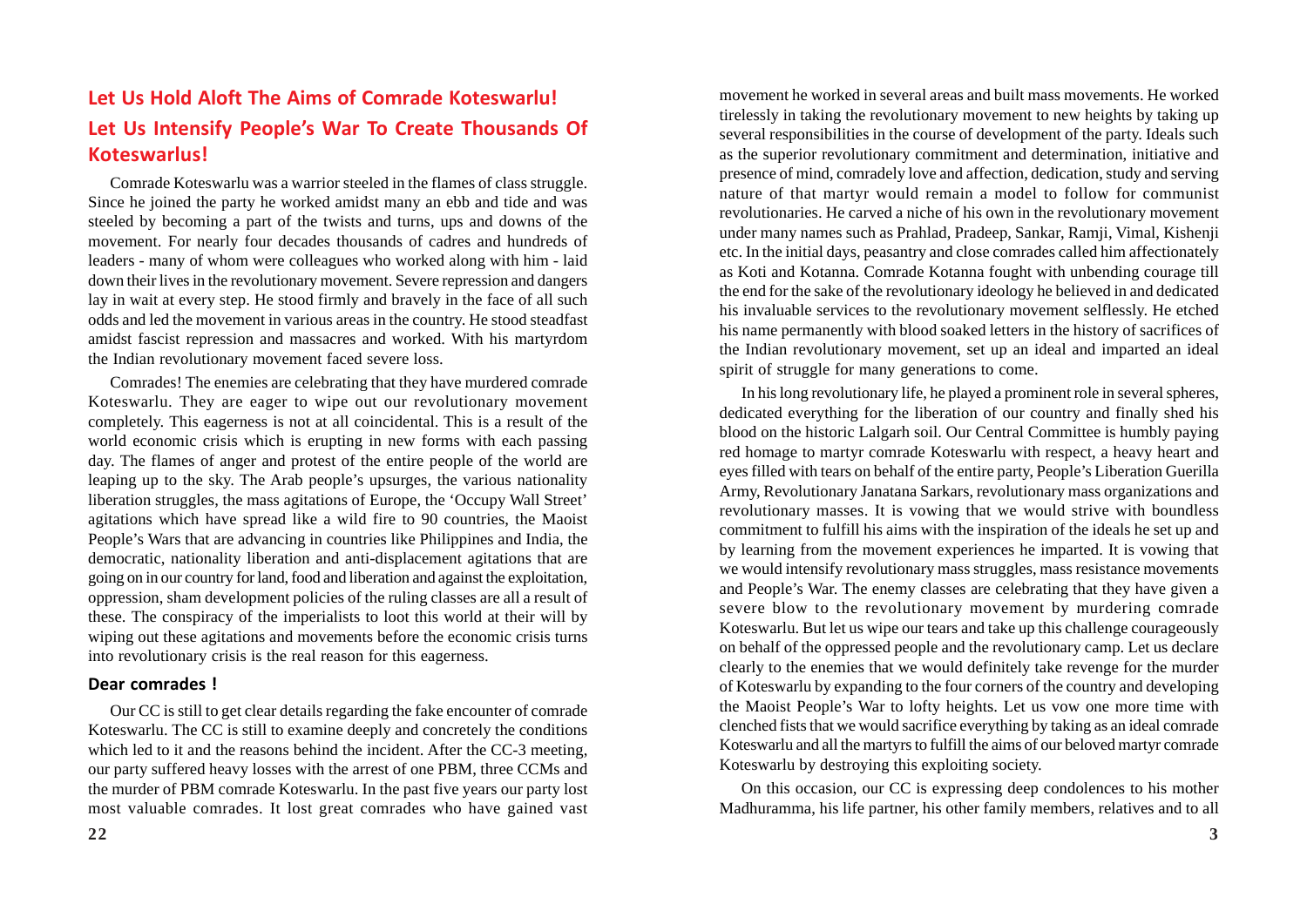the comrades who worked with him. It is sharing its grief with the party ranks, revolutionary masses and all his friends who have been immersed in a sea of grief after they lost a beloved comrade with his martyrdom. The murderers who killed our beloved comrade Koteswarlu are the same ones who are behind our difficulties, travails and tears. CC is calling upon all of you to fight the enemy with doubled hatred and steeled determination.

Let us look briefly at the prominent events in the long revolutionary life of comrade Mallojhala Koteswarlu who fought till he shed his last drop of blood and sacrificed everything for the sake of revolution, not bending in the face of the enemy.

#### **Family Background**

Comrade Koteswarlu was born on November 26, 1954 in Peddapally town of Karimnagar district in the state of Andhra Pradesh. His father was Mallojhala Venkataiah. He was a Congress person who participated in the Indian freedom struggle and supported the struggle against the Nizam in Telangana. His mother was Madhuramma. She developed progressive ideas with the influence of her husband's politics. They raised their children amidst many financial difficulties and influenced them with democratic ideas. He studied up to high school in Pedddapally. With the encouragement of his father, he studied the writings of progressive writers and imbibed anti-feudal and progressive ideas since his childhood. In the later period when comrade Koteswarlu carried on revolutionary activities on a vast scale, he always got revolutionary sympathy, moral support and help in all manners from his parents and relatives. During the period of legal opportunities gained after Emergency, their house also served as a revolutionary centre. In those days many comrades used to frequent their home and they were like parents to all of them. They loved all like their own children and helped them. Though they faced severe repression from the police and their house was destroyed two times they did not surrender to enemy counseling. Their support for the district movement was present in this manner. Their encouragement in the development of Koteswarlu as a revolutionary is immense.

### **Initiation into The Movements During Student Days**

Like his father, Koteswarlu too had patriotic ideas. By the time his high school study was completed, the movement for separate Telangana came to the fore in 1969 and immersed the youth in its upsurge. Young Koteswarlu

encouraged the good things in them and motivated them. He took special care to provide medical care for the injured comrades in revolutionary movement. One must learn from him how to provide suitable work to them according to their physical condition and how to give encouragement. Comrades facing problems wished for his presence or read letters written by him again and again for inspiration.

### **Huge Protests Against The Murder of Comrade Koteswarlu**

After hearing about the horrible murder of comrade Koteswarlu, the Maoist parties and organizations all over the world, democratic, progressive and revolutionary organizations and peace-lovers expressed their anger and protest against the Indian government and the Mamta Banerii government of West Bengal. They condemned this brutal act in no uncertain terms. They sent condolence message to our party expressing their grief at his murder. Several human rights organizations, democratic organizations, several writers, artistes, journalists and media friends condemned the murder and demanded independent judicial enquiry. Many prominent persons wrote articles in magazines. In this backdrop an international week of solidarity for the Indian People's War was declared between January 15 and 22. In a word, the working masses, the democratic and revolutionary camp of our country and abroad felt it was a loss to them. They felt the grief as their own.

On this occasion our CC, on behalf of our party is expressing thanks to all these organizations and persons. It is such democratic and revolutionary consciousness and solidarity that gives constant inspiration to the world proletarian mass movements.

The entire party, PLGA and people in all the states in our country and in the guerilla zones wiped their tears and vowed to spread PW to all the four corners of the country and mobilize millions of masses into the revolutionary movement and to create thousands of 'Koteswarlus' and several 'Lalgarhs' and 'Narayanapatnas' to fulfill the dreams of comrade Koteswarlu. They vowed to overthrow this murderous brutal state and make success the New Democratic Revolution.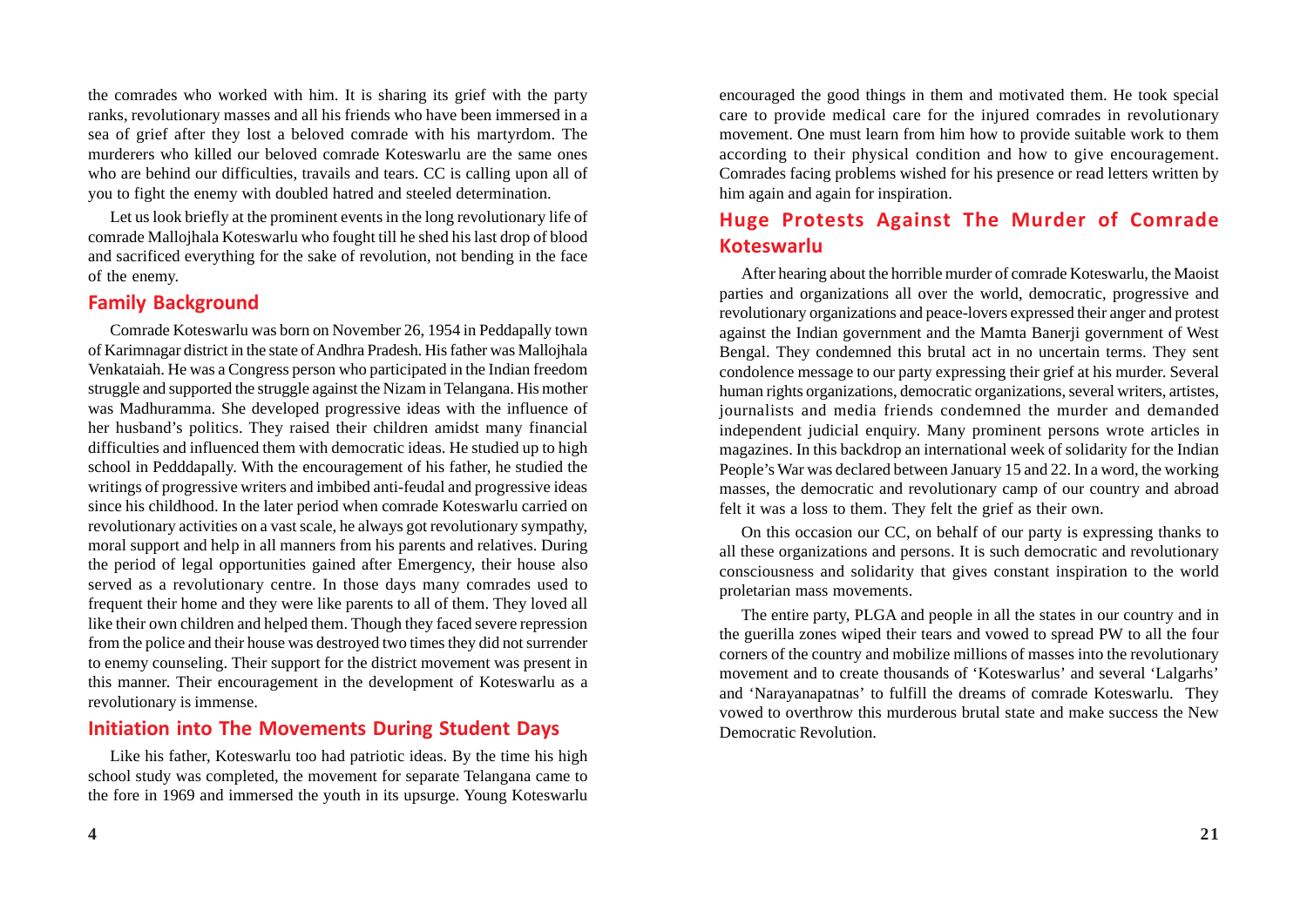training the guerillas and teaching them guerilla warfare techniques. Revolutionaries must learn from his efforts in building Lalgarh movement as a model for the whole country.

### **Contribution in Ideological, Political, Propaganda and Literary Fields**

Comrade Koteswarlu played main role in enriching the party basic documents and in formulating party's policy documents. While leading the AP movement and while he was the in-charge of Bengal state and as a CC and PB member, he played prominent role in formulating internal circulars and letters. He worked actively in running the magazines Kranti, Radical March, Karmika Patham, Prabhath, People's War, Vanguard, Jung and Bengal state magazines. He contributed significantly in conducting polemical debates against right opportunists and CPM neo-revisionism. He wrote many poems under the pen names of Godavari, Asidhara, Babu, Anna, Oka koduku (A son) etc. He contributed extensively in the propaganda sphere. As the spokesperson of ERB and as PB member he stated the stands of the CC through press statements and interviews on various issues.

From his initial days he conducted political classes to the cadres and put lot of efforts for their development. In 1996, after he took up the responsibility of Central Political School and SCOPE, he concentrated on teaching theory to the leadership cadres and planned for a teaching campaign. He participated in preparing notes along with teachers on selected topics and imparted them to the party.

### **Beloved Leader Who Won The Confidence of The Party Ranks**

Comrade Koteswarlu won the affection of thousands of party cadres in his 38 year long revolutionary life. He got the immense love of the people. He used to enquire about the needs of the cadres. He remembered and fulfilled the needs of the cadres acquainted with him. He used to meet the available cadres definitely. When not possible to meet, he used to write letters to them. He used to ask the guerillas and his close associates about their experiences in people's war and gain knowledge. Whenever cadre met him, they used to feel that they have met their much-loved political teacher who loved them in turn. They felt it was an unforgettable experience to meet him, that they have learnt many things, that they have identified their weaknesses, that he participated in it militantly. He developed into one of the student leaders of the movement for separate Telangana in Peddapally town.

Comrade Koteswarlu was intelligent in his studies. Mathematics was his favorite subject. He was popular among the students. Koteswarlu who completed his high school studies  $(11<sup>th</sup>$  standard) in Peddapally went to Karimnagar (the district head quarters) for higher studies. He joined the PUC there and was acquainted with revolutionary politics and Literary Friends. With each year, his relations with revolutionary politics deepened. He passed PUC with good marks and joined BSc (Mathematics) and completed this degree course in 1974.

In 1973 he burnt the 'national' flag in his college along with his revolutionary friends as part of boycotting sham independence day celebrations and got arrested. He participated in the building of revolutionary student organization in 1974 and laid the foundations for the building of a strong revolutionary student organization in the district. While participating actively in the revolutionary student movement, he abandoned his studies and developed into a full time party activist. In 1975, after the formation of the Radical Student Union (RSU), he strove to spread the student movement in the district. Kotanna who developed contacts with revolutionary literary and cultural organizations which had already been formed and were involved in the building of revolutionary movement, became a part of the civil rights movement too which emerged newly and was expanding and strove to build these organizations in the district. Comrades Bhoomaiah and Kista Goud had contacts with the revolutionary movement in Adilabad district and were arrested as the accused in the annihilation of a local traitor of the people. They were sentenced to death. Comrade Koteswarlu participated in the agitations that flared up all over the state against the death sentences and also involved the students in the district in the agitation.

On June 26, 1975 Emergency was declared in India. In the most fascist manner, the then Prime Minister of India, Indira Gandhi did not spare even the ruling class opposition parties all over the country and put in jail all of her opponents, in their thousands. She transformed the whole country into a jail. Mass organizations came into existence as a result of the serious involvement of our party in the building of the revolutionary mass movement by overcoming the leftist tactics of the Naxalbari period. Soon they became victims of the fascist Emergency. During the Emergency, all the revolutionary parties and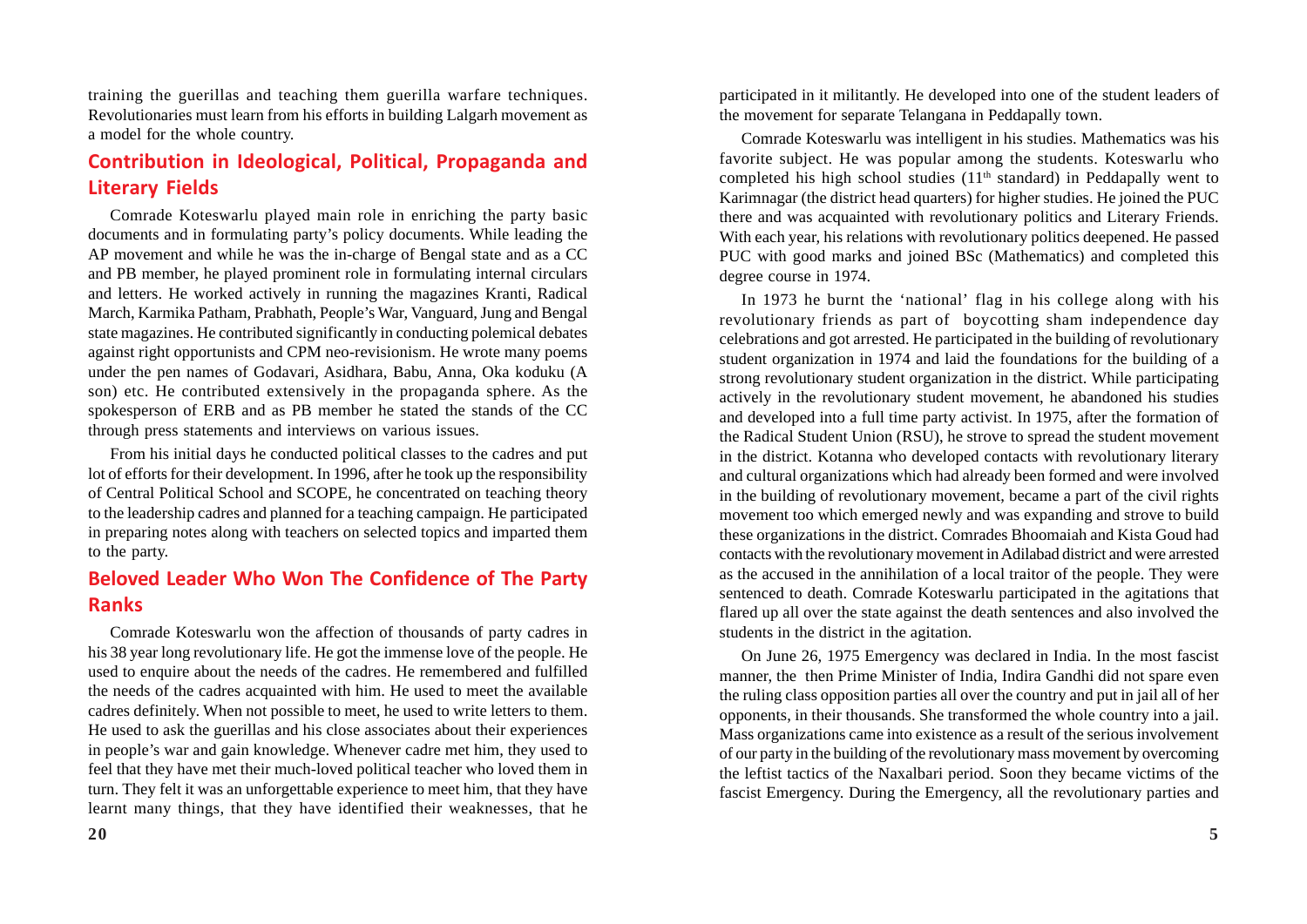revolutionary mass organizations were banned and had to go underground. Comrade Koteswarlu too went underground at that time. During the dark rule of Emergency, he worked among the rural peasantry of Vemulavada in Sircilla taluq in the district and learnt his first lessons in agrarian revolution. As there were no regular contacts with the secret party leadership during the Emergency, the cadres led their revolutionary life with Bolshevik determination keeping their whereabouts very secret to the enemy and fulfilling their daily needs and traveling expenses etc with the little money they got as funds from revolutionary sympathizers. Comrade Koteswarlu took shelter near his friends and relatives and transformed them into revolutionary sympathizers and played a revolutionary role in involving his younger brother in the revolutionary movement along with him. During Emergency, police shot dead comrades Surapaneni Janardhan, Sudhakar, Anand Rao and Murli Mohan in a fake encounter at Girayipalli and in this backdrop all the revolutionaries had to conduct their activities in the most secret manner. Comrade Koteswarlu was arrested near Marigadda in Sircilla area while expanding revolutionary activities immediately after the lifting of Emergency.

### **Rebuilding The Party – 1977 Telangana Regional Conference**

To overcome the setback of Naxalbari and Srikakulam, the Andhra Pradesh State Committee (APSC) belonging to the stream of erstwhile People's War party in its document named 'Let us review the past and advance the armed struggle' (Self-Critical Report – SCR) had summarized the positive and negative lessons imparted by the glorious revolutionary upsurge of those days. The party came to the conclusion that only by basing on these lessons and carrying on ideological, political and organizational work by depending on the remaining limited subjective forces we could create another new revolutionary upsurge. Party concentrated its efforts in this direction while carrying on a serious struggle with right opportunism. SCR document made us change our leftist tactics. It steered our practice in the correct direction. It had a great impact on the party. Emergency was lifted due to the deluge of mass protests against Emergency fascist rule and due to the severe contradictions between ruling classes. As a result favorable conditions were created for open activities.

In the beginning of 1977, Telangana Regional Conference of the party was held in Nagpur. This conference passed the 'Viplavaniki Baata' ('Path for Revolution') document formulated by the COC in 1974-75. Comrade government had to bend to the people's might in Singur and Nandigram and was forced to withdraw Tata's Nano car manufacture and Salem's chemical hub. Comrade Koteswarlu worked tirelessly to steer these mass struggles in the correct direction towards success.

PLGA guerillas blasted a mine under the convoy of Jindal, state Chief Minister Buddhadev Bhattacharya and central steel minister Ram Vilas Paswan who were returning after laying the foundation stone for the construction of Jindal steel industry on November 2, 2008. Using this as a pretext the state unleashed repression on Lalgarh. People resisted the atrocities of the police forces under the leadership of PCAPA (People's Committee Against Police Atrocities). In each village hundreds of people united and agitated on a huge scale on their just demands. They dug up roads to stop the police. They held protest rallies with thousands of people. People used all kinds of struggle forms from peaceful struggles like Arandhan (not lighting the cooking fire) to armed resistance in several places. They formed the Sidhu-Kanu militia. The entire Junglemahal area was boiling with militant mass agitations. The 'Marxists' who earned notoriety since decades for terrible rule were taken aback with these revolutionary mass agitations. They resorted to armed attacks with their goon forces such as Harmad Vahini to stop these agitations. State police, central paramilitary forces and Harmad Vahini together intensified the attacks. They resorted to atrocities, burning of houses and destruction. However people did not step back and fought bravely. Guerilla warfare was intensified by conducting ambushes and raids under the leadership of PLGA forces and the Sidhu-Kanu Jan Militia. 24 Eastern Frontier rifles jawans were wiped out in Silda raid and people's strength was demonstrated. In the villages, CPM offices which served as torture chambers were destroyed by the people with hatred. Propaganda war was conducted against the psychological warfare of the enemy. Schools, hospitals, protected drinking water facilities and even public distribution system began to be seized by the people to fulfill the basic needs of the people. Lalgarh people's struggle created tremors in the CPM power centre. Solidarity movement spread all over the country in support of Lalgarh people's struggle. International solidarity was expressed. Lalgarh people's power came into existence at a primary level. Comrade Koteswarlu played the main role in guiding this Lalgarh people's revolt in the correct direction, in taking up appropriate tactics and implementing them in practice, in strengthening PLGA, party, mass organizations and mass base and to advance with the aim of establishing liberated areas, in arming the PLGA, in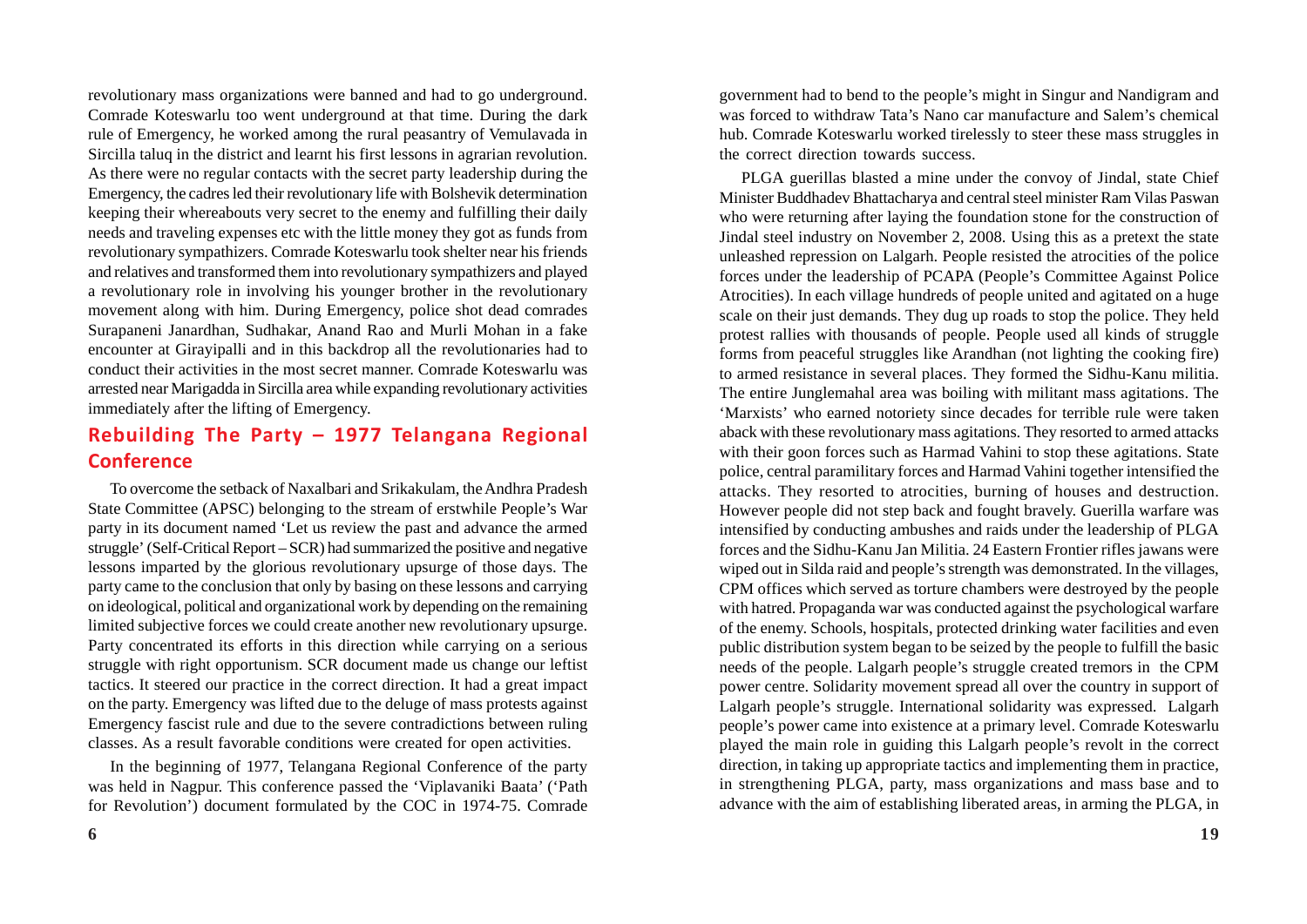Nationality Question in Delhi in 1996, MCC, PW and Party Unity parties participated with initiative and submitted papers regarding their stand on Nationality Question. These parties played an active role in the formation of CCOMPOSA against imperialism, Indian expansionism and state violence on movements. Comrade Koteswarlu played main role in this effort.

Comrade Koteswarlu developed friendly relations with several fighting organizations in the country. He played a praiseworthy role in developing an united struggle understanding against the expansionism of the Indian exploiting ruling classes by maintaining revolutionary relations with the nationality liberation organizations that are fighting for the right to self-determination including the right to secession in states such as Assam, Nagaland and Manipur. He strove hard for building an united front with the fighting mass organizations of Kashmir. The nationality liberation struggle organizations have lost confidence on the so-called communists who are bogged down in revisionism since decades. His role in developing good relations with those nationality liberation fighting organizations on the basis of our party policy and in making common struggle memoranda of understanding with them is exceptional.

#### **Role in Building The Historic Lalgarh People's Revolt**

Foreign capital flooded our country as a result of the imperialist globalization policies and hundreds of Special Economic Zones (SEZs) came into existence. They are mainly grabbing the fertile lands of the peasantry who are nearly 70 percent in our population and have become a life and death problem. The peasantry in West Bengal opposed grabbing of their land for the construction of Tata's Nano in Singur, chemical hub of Salem group in Nandigram and Jindal steel industry in Lalgarh and the indiscriminate loot of the vast and invaluable natural resources of our country. They chose the path of struggle stating that they are ready to give their lives but not their lands. In Nandigram the peasantry formed the BUPC and carried on militant struggle. The peasantry faced many atrocities of the police such as murders, missing of dead bodies, rapes on women, arrests, jails, tortures etc and put up armed resistance under the leadership of the party for their lands. Our party led the armed resistance of the Nandigram people and united with all the forces which could come together for the building of a broad united front. Democrats all over the country including students in Kolkata and the intellectuals in the state rallied in support of the Nandigram people's struggle. Buddhadev

Koteswarlu attended this conference as a delegate. Later APSC released the 'August Resolution' according to the concrete conditions. Plans were formulated to develop the revolutionary movement in its light with new tactics and basing on mass line.

As result of the armed agrarian revolutionary work carried on by firmly implementing this plan, another new revolutionary upsurge began with Karimnagar, Adilabad, Chittoor, Anantapur and Visakha struggles in Andhra Pradesh and with Gaya, Aurangabad, Hazaribagh, Giridih, Palamau and Jehanabad struggles in Bihar due to the efforts of erstwhile MCC and Party Unity streams. As one of the leading comrades of Karimnagar district, comrade Koteswarlu played a prominent role in expanding the revolutionary activities.

### **New Upsurge of Karimnagar and Adilabad Peasant Revolutionary Struggles**

The second conference of RSU was held in 1978. RYL (Radical Youth League) was formed in 1979 and state Rytu-Coolie Sangham (APRCS - Peasant-Laborer Association) was formed in 1981. Comrade Koteswarlu played an active role in these. The development of RSU activities in the state led to the formation of RYL. Students and youth took up the 'Go to Villages' campaign since 1978 and gave a fillip to the armed agrarian revolutionary activities in the rural areas. Civil rights movement developed in this course. As a result of this movement, the government was forced to appoint the Bhargava Commission to conduct an enquiry into fake encounters including the Girayipalli fake encounter. PUCL formed another committee under former High Court Justice Tarkunde. The student leaders of those days strove to provide evidences on fake encounters. Party intensified revolutionary activities in all spheres utilizing the legal opportunities available. Karimnagar and Adilabad districts became centres for peasant movement. It was these movements which laid the foundation for comrade Koteswarlu to develop into a leader.

Karimnagar was one of those most backward districts in Telangana, notorious for severe feudal oppression. In 1977, peasantry rose like a hurricane due to the revolutionary movement which developed in areas like Jagityal, Korutla, Metpally and Sircilla in Karimnagar district. They questioned the feudal exploitation and oppression of ages. The peasants and laborers began the 'rule of Sangham' declaring that the rule of land lords will no longer apply. On September 9, 1978 a huge public meeting was held in Jagityal with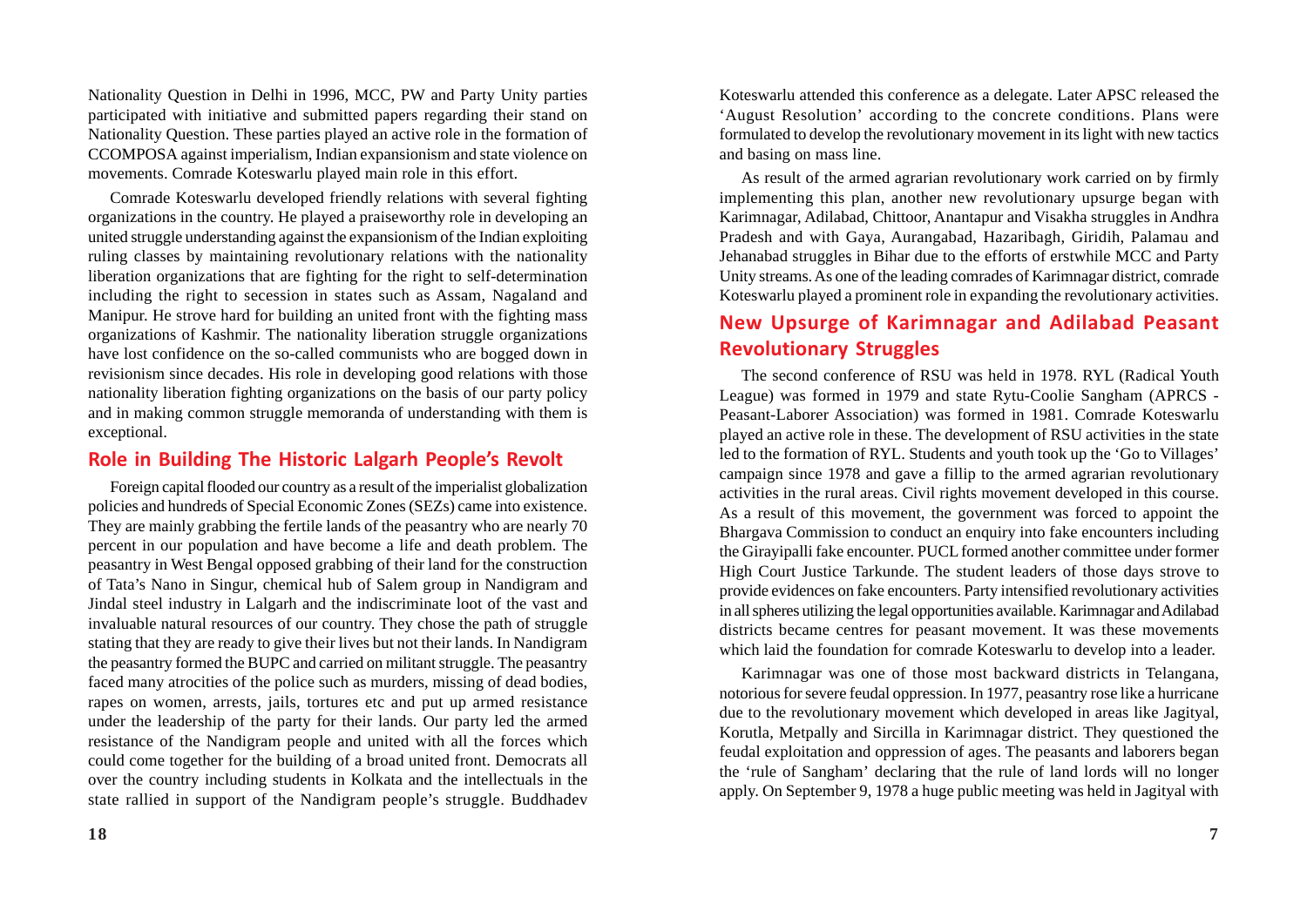thousands of peasantry. This won a permanent place in the history of revolutionary movement as 'Jagityal Jaitrayatra' (Victory March of Jagityal). It suppressed the arrogance of the land lords in hundreds of villages and stopped giving 'fire and water' (i.e., social boycott) to them. This was a people's struggle form which terrified the age old feudalism in those days. *Sanghams* (peasant-labor organizations) calculated all the illegal money forcefully collected from the oppressed peasantry by the feudal lords during their rule and put conditions that all that money must be repaid to the people. They gave judgments that all the peasants' lands forcefully occupied by the land lords must be returned to the owners and that village common lands must be identified by the *Sanghams* and distributed to the landless poor peasants. The land lord class that was alarmed by the upsurge of the revolutionary peasantry, increased pressure on the government and made it proclaim Jagityal and Sircilla areas as disturbed areas. State unleashed its repression on the rural revolutionary peasantry. Police forces established camps in the villages for protecting feudalism. On the one hand, police intensified arrests of peasantry on a large scale and sent them to jails. On the other hand land lords resorted to the murders of peasant activists like Lakshmirajam and Posetti. Due to this, party was faced with the higher task of transforming anti-feudal struggle into anti-state struggle.

Party began strengthening as a result of the upsurge of peasant movements in Karimnagar and Adilabad districts. After APSC formulated new tactics in the light of the SCR in August 1977, comrade Kotanna was elected the secretary of the party's joint district committee of Karimnagar and Adilabad which was formed for the first time in 1978. In the party district conference held in the beginning of 1979, two separate district committees were elected for the two districts. Comrade Kotanna took up responsibility as the secretary of the Karimnagar district committee.

In the course of expansion of the revolutionary movement to various spheres within a short period, the district level leadership that newly came to the fore in the various movements gained new experiences. Basing on the AP state movement and the Dharmapuri peasant movement in Tamilnadu, the APSC and the Tamilnadu state committee came together and formed the CPI (ML) [People's War] on April 22, 1980. The  $12<sup>th</sup>$  party state conference of AP was held in September 1980. The conference reviewed the SCR document prepared by the APSC on the Naxalbari upsurge and its setback, the correctness and shortcomings of its new tactics and their practice. It summarized the

and was taken into the PB in the CC. He was part of the East Regional Bureau (ERB) and looked after responsibility of West Bengal as its in-charge.

#### **Role in Unifying The Revolutionaries as a CC Member**

After the temporary setback of Naxalbari, in the course of making efforts to once again build a strong revolutionary movement in the strategic areas and among the various oppressed classes and sections, the efforts for unifying the genuine revolutionaries in the country intensified. In the 1990s, this effort began yielding results. Comrade Koteswarlu too put efforts for unity with fellow revolutionaries and organizations in the country on the basis of the Strategy-Tactics, SCR of 1980 and policy documents as the CC member of the erstwhile PW. Particularly, he played the main role in the unity of the erstwhile CPI (ML) [PW] and CPI (ML) [PU] in 1998. Due to the review done by the erstwhile PW party's 2001 Congress in ideological, political, military, organizational and tactical matters and its practice and due to the results already achieved by MCCI in these matters a basis was created from the ML stream and the MCCI stream for the unity of the two parties. The role of comrade Koteswarlu in the historic unity of the two prominent revolutionary streams in India on September 21, 2004 and in both the streams becoming a mighty surge after unity is invaluable. Comrade Koteswarlu participated as a member in the delegation of CPI (ML) [PW] in the bilateral meetings held in several phases between the two parties. Comrade Koteswarlu contributed in the exchange of documents, study, conducting talks in a balanced manner, synthesizing the positive aspects in the practice of the two parties and incorporating it in the new united party's documents. In the annals of Indian revolutionary history comrade Koteswarlu's name would be prominently displayed in the unity efforts of communist revolutionaries.

#### **In Advancing Fraternal Relations**

Basing on the revolutionary movement developing in various areas in India and the People's War which came to the fore rapidly, our party worked with initiative in the direction of building a revolutionary coordination centre in South Asia. Under the circumstances where there was no revolutionary centre in the world after the Third International was dissolved and after the death of comrade Mao, RIM (Revolutionary International Movement) was formed with the efforts of some proletarian parties. Even while maintaining relations with them separately, our party developed fraternal relations with the Maoist revolutionary parties and groups in South Asia. In the seminar conducted on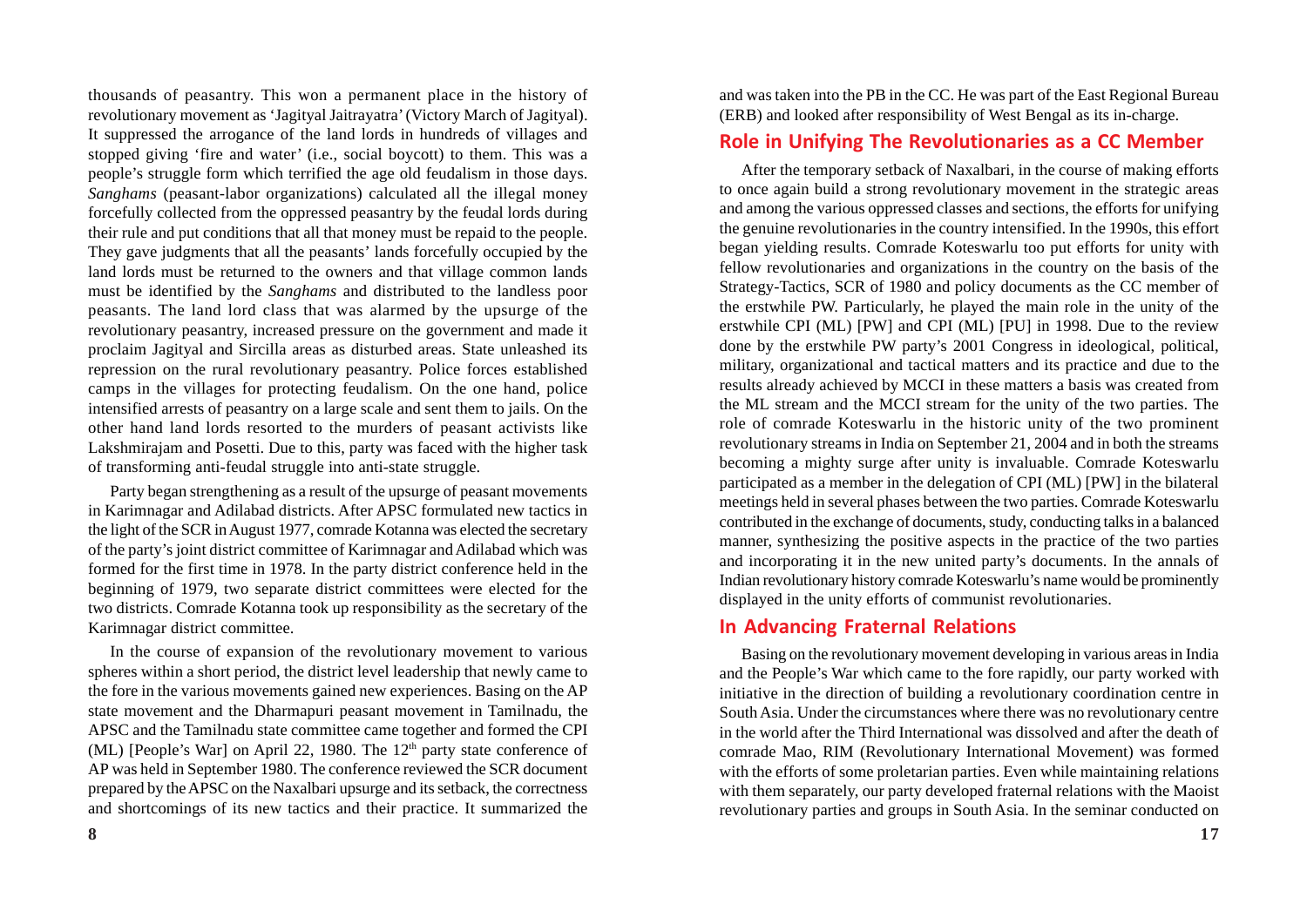the new economic policies taken up by the ruling classes of our country. He strengthened the party structures from below and put efforts to build district committees. He drove the party leadership to consolidate the dalits into class struggle against the entrenched feudalism in the rural areas of Haryana. He put efforts to develop student, women and cultural movements in Haryana. He gave guidance to consolidate the movement and conduct party propaganda among students and youth in Punjab. He put efforts to consolidate the party forces which were scattered in various states into party structures.

#### **The Historic Unity Congress – Ninth Congress of 2007**

The unification of two parties which had been striving to build revolutionary movement in considerable areas in the country and had considerable mass bases and their emergence as a single party – the Communist Party of India (Maoist) has changed the very pace of the New Democratic Revolutionary movement in our country. CPI (Maoist) conducted its Unity Congress-9<sup>th</sup> Congress in January 2007 in the most enthusiastic atmosphere.

This Congress analyzed the party basic documents, policies, POR (Political and Organizational Review) and the vast experience of the four decade long revolutionary movement and enriched them. Party's understanding towards party, army and united front was improved further. It gave a clarity towards the central, principal and immediate task and gave a call to develop guerilla warfare into mobile warfare and PLGA into PLA with the aim of establishing liberated areas. In order to develop people's alternative political power and to speed up the process of building guerilla bases it gave further clarity on construction and destruction. It formulated a plan for rectification campaign against the non-proletarian trends to bolshevize the party. In order to defeat the suppression-annihilation campaign of the enemy all over the country, it gave call for tactical counter-offensive campaigns, wide scale political mass agitations and people's resistance struggles. While exposing the conspiratorial LIC policy implemented by the enemy, it gave clarity that this should be defeated with Maoist People's War by depending on mass base. It decided that unity efforts must be done with nationality movements against the common enemy. In order to come to a correct theoretical understanding towards the international revolutionary parties and forces and for making united efforts with them, it formulated guidance with proletarian internationalism. Comrade Koteswarlu played an active role in the preparations for this Congress, in conducting it and in the discussions. He was elected as a CCM in this Congress

experiences. This conference took up the necessary tactics to take the AP state movement, particularly the peasant revolutionary movement that developed in Karimnagar and Adilabad districts to newer heights. The most important among them were – building the people's army following the path of PPW that would establish area-wise political power, sending squads to Dandakaranya (DK) with the aim of establishing liberated areas, expanding the revolutionary movement all over the AP state, expanding the revolutionary movement to five districts as part of developing North Telangana into a guerilla zone and giving utmost importance to achieve unity with the genuine revolutionary forces. The document released under the title 'Let us develop the peasant movements of Karimnagar-Adilabad districts to the higher stage' (popular as Guerilla Zone document) explained these tactics. Comrade Koteswarlu participated actively as a delegate in that conference. The conference elected him into the state committee (SC). In the SC meeting held after three months, he was elected as its secretary and became popular among party ranks as 'Prahlad'. He worked as the state secretary till October 1984 and as an SC member till end 1986. In end 1984, he married a full time party activist.

#### **Tireless Efforts as The APSC Secretary**

Braving the severe repressive methods of the enemy, the party and revolutionary movement sustained and were strengthening all over AP and in DK. In 1981, the historic 56-day strike of the coal mine workers of Singareni went on in an unprecedented manner and laid the foundation for the formation of Singareni Karmika Samakhya (Sikasa). All India organizations like the All India Revolutionary Students Federation(AIRSF) and All India League for Revolutionary Culture (AILRC) were formed. On the other hand, party ranks stood firm in isolating the liquidators and in preserving the correct political line in the internal struggle against opportunism that arose in the party. The then leader Kondapalli Seetharamaiah (KS) who played the important role in the re-consolidation of the party was released from the enemy's custody in a most daring action by a special guerilla squad. The SC took up a rectification campaign against the six wrong trends that arose in the party.

 In order to defeat the fascist undeclared war launched by the central and state governments since the beginning of 1985, the SC formulated tactics of self-defence war. Even while fighting back the severe repression of the enemy all over the country, anti-imperialist and anti-state mass agitations came to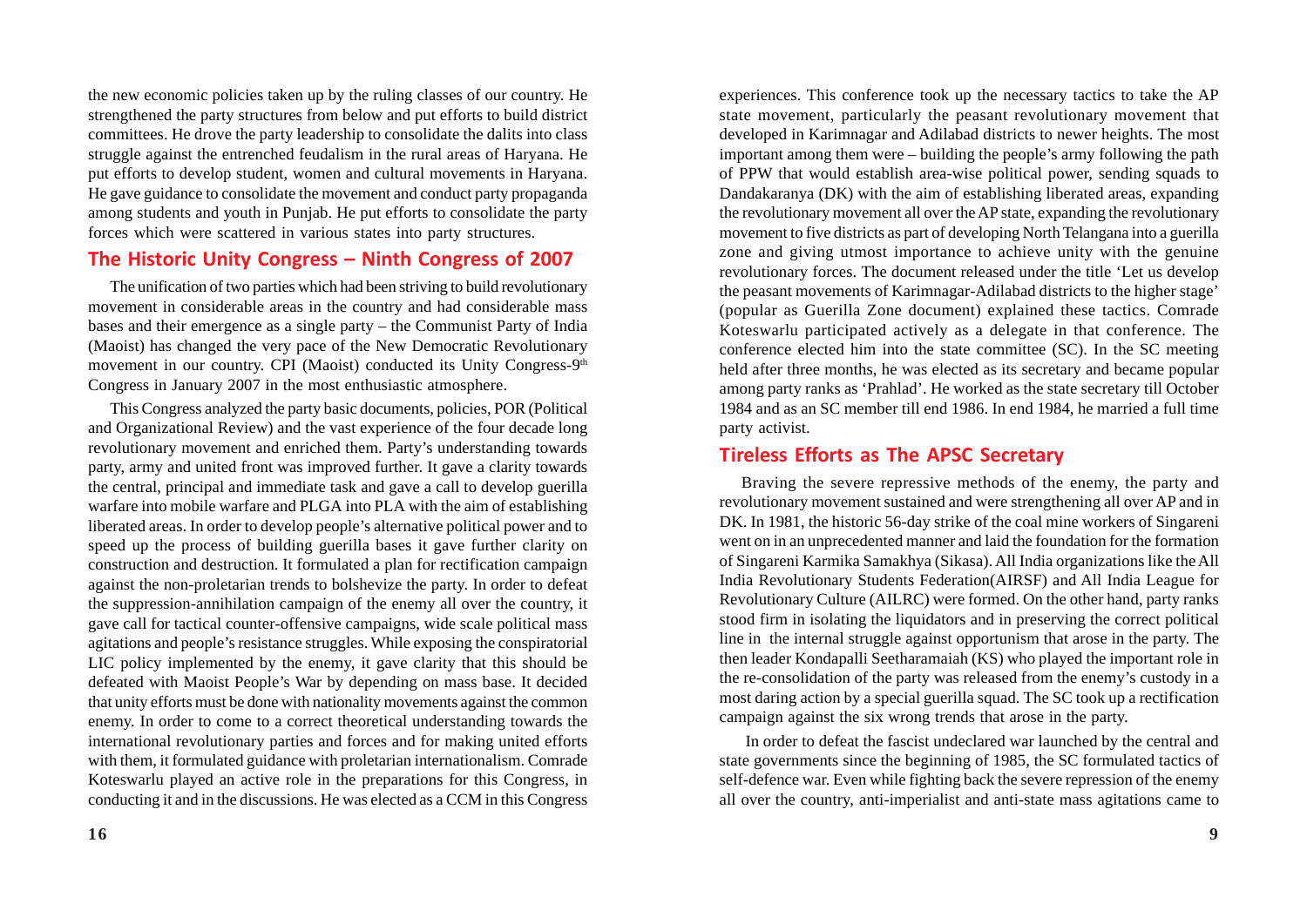the fore. The efforts of mass organizations among the people and united front work in the movements developed. Under the leadership of Agitation and Propaganda Committee (APC) of the APSC, publication of magazines of party and mass organizations and propaganda were carried on a huge scale. Party formulated correct tactics in student-intellectual and worker fields and worked creatively. People's resistance actions were conducted on a huge scale all over the state against the repression of the enemy. Revolutionary movement took another step forward by defeating the enemy offensive and preserving the movement. Party cadres were sent in a planned manner to DK from AP, particularly from North Telangana. The erstwhile PW party and the movement developing under it had a strong impact on the genuine revolutionary forces in the country and the revolutionary masses. Comrade Prahlad's role as the secretary of APSC in all of these is prominent.

#### **Role as The General of PW in DK**

By the beginning of 1985, in the vast area of DK, i.e., in the vast forestadivasi areas stretching from Adilabad in the West to Visakha agency in the East via Maharashtra, Chhattisgarh and Odisha borders, revolutionary movement, party, people's guerilla forces and class struggle expanded and developed. As a result conditions were created to form a separate leadership structure of its own for this movement. However, it took two more years to formulate tasks with the higher aim by forming a separate leadership team while facing the undeclared war launched by the enemy, carrying on the internal two-line struggle inside the party in the correct direction and reviewing the DK movement in time. Under these conditions, in end 1986, APSC decided to lessen the number of members in the SC, to rebuild it as a shorter committee and to send some of the leadership from there to DK. As part of that, comrade Prahlad went to give direct leadership to the DK movement as 'Ramji'. Comrade Ramji who was in the forefront in guiding the DK movement as the APSC secretary and secretariat member till then, now directly became a part of it.

In the first party conference of DK held in February 1987, comrade Ramji was elected as a member of the Forest Committee (FC) which was formed in that conference. He applied the experience gained in AP directly in DK and stood in the forefront in developing it. He particularly concentrated on the development of Gadchiroli movement. He also went to East Division for some time to fulfill the needs of the movement. As a FC member he led the

enrichment of the party basic documents with the lessons learnt by reviewing the Indian revolutionary movement which was carried on under the leadership of the stream that had united the various groups, individuals and forces in the revolutionary stream of CPI (ML), enrichment of the various party policies and the appropriate tactics as part of these, formulation of tactics keeping in view the concrete conditions of the various movements, consolidation of the people's guerilla army with the aim of establishing liberated areas by keeping in view the concrete conditions, formulation of guerilla warfare tactics, election of central and state committees with the teams that developed in the course of the development of the movement, creation of ideological and political basis for achieving unity with the MCC, another principal Maoist stream in the country by avoiding the ongoing clashes with it, development of class struggle, expansion of the party, achievement of unity with the movements of the oppressed nationalities and the various democratic movements in the country and an appropriate role in the international Maoist movement by strengthening the relations with Maoist parties in various countries. Comrade Koteswarlu played a prominent role in all of these as a CC member. He held aloft the party line by exposing the left adventurist politics which came to the fore in that Congress and by keeping aloft the revolutionary flag of the party. In that Congress, comrade Koteswarlu was elected as a CC member and was elected as a Politburo (PB) member inside the CC and as the secretary of the North Regional Bureau (NRB).

#### **Role as The Secretary of North Regional Bureau**

As the secretary of NRB, comrade Koteswarlu made several concrete suggestions for the development of Bihar-Jharkhand movement and put efforts to advance it. The efforts put by comrade Koteswarlu are worth mentioning in developing the strategic areas of Koel-Kaimur guerilla zone basing on the analysis of the  $9<sup>th</sup>$  Congress of the erstwhile PW, in developing guerilla warfare in Magadh, in taking up guerilla bases perspective, in building of people's democratic power organs, in intensifying the struggles against feudalism and against the private armies of the land lords, in formulating concrete tasks to take up rectification campaign and tactical counter-offensives in a planned manner and in driving the party leadership and ranks in that direction.

Comrade Koteswarlu worked hard to develop movements in the student, intellectual and worker fields. He took initiative to build peasant united front forum in the backdrop of the crisis that arose in the agricultural sector due to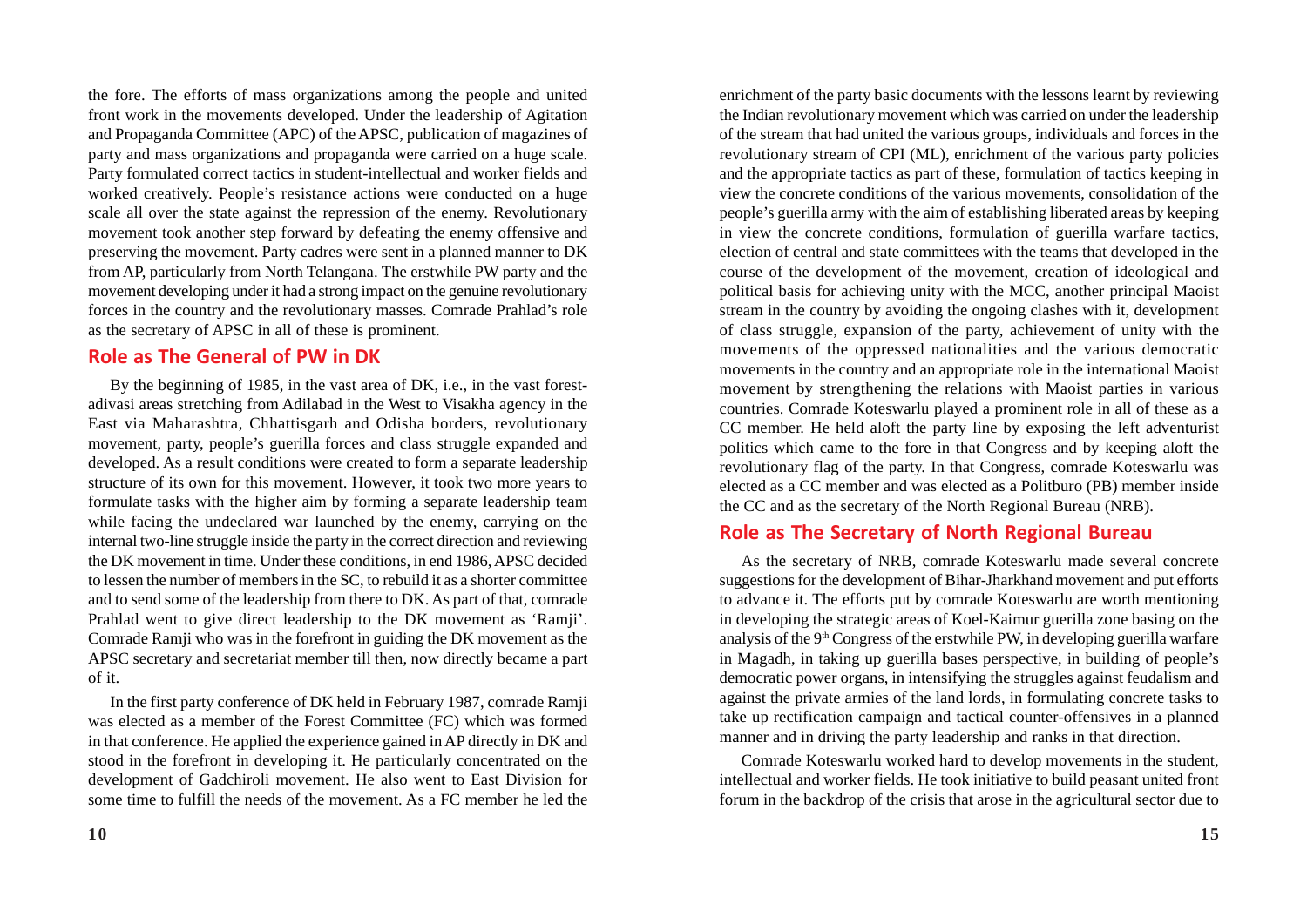### **The All India Special Conference of The Erstwhile PW Party in 1995**

In 1995 the erstwhile PW party held its All India Special Conference (AISC). After the eighth Congress held in May 1970 by the CPI (ML), this was the first time that a party conference was held on such a vast scale and at such a higher level. This conference paved the way for advancement by deeply reviewing the revolutionary practice between 1980 and 1995. Comrade Koteswarlu actively and creatively put ideological efforts as one of the members of the steering committee in making preparations for the conference, in formulating draft documents, in reviewing the other important calls given by the party and giving them final shape. This conference enriched the basic documents of the party. It took appropriate lessons by reviewing the developed movements in AP and DK and the movements that are at a primary level in Tamilnadu, Karnataka, Maharashtra, West Bengal, Delhi and Haryana. It decided that work must be carried on with the aim of establishing liberated areas in North Telangana and DK and formulated the necessary tasks for that sake. Comrade Koteswarlu played an important role in all of these. This conference unanimously elected comrade Koteswarlu into the CC.

After this conference, united front work advanced a step forward with an All India perspective under the leadership of the CC. Contacts with Maoist parties of various countries developed. Efforts were put in a planned manner to develop agrarian revolutionary guerilla warfare in North Telangana, North Andhra-Odisha border and DK areas. Concrete perspectives were formulated for the development of revolutionary movement in South Telangana, South Coastal-Rayalaseema and North Andhra-Odisha border (East) Regions in AP. Efforts were put in a planned manner for party consolidation and for the political and military training of party and military leadership and members. As proper importance was given to running magazines and propaganda, the work in this field was done relatively better. Comrade Koteswarlu played a prominent role in all of these works.

#### **9th Congress of The Erstwhile PW Party in 2001**

After the unity of the erstwhile CPI (ML) [PW] and CPI (ML) [PU], the newly formed CPI (ML) [PW] successfully held its  $9<sup>th</sup>$  Congress in 2001 March. The Congress was held successfully with the following successes –

movement from 1987 to 1993. He won the confidence of the party cadres, guerilla soldiers, commanders and people. In that period, the DK movement consolidated and expanded. Mass base developed and class struggle intensified. Subjective forces developed. They made the political, military and organizational preparations to carry on guerilla warfare even while resisting the enemy. They launched the guerilla warfare and developed it. Comrade Ramji's role in developing the DK movement in this seven year period as a participant in it is prominent.

The guerilla life he led in DK is an ideal one. He played a valuable role in the course of development of the movement as a guerilla fighter, commander and party leader. His played an important role in introducing the system of urban organizers and the system of mass organization organizers, in taking up the task of building revolutionary women's organizations, in encouraging women in various spheres and molding them into brave guerilla commanders and efficient party leaders, in conducting anti-patriarchal struggle, coordinating urban and forest movement and in the manufacturing of grenades and weapons. He was a military expert who realized the importance of military training camps in the practice of guerilla warfare. He participated in several military training camps as a student and instructor since 1981 to his last days. The military training camps conducted by the party in 1987 and 1989 would remain milestones in the development of guerilla warfare. In these camps relatively better new training was imparted. They introduced to the guerillas the necessary military skills and techniques. Comrade Ramji participated in these training camps as a student and became a marksman. He was a sniper. He implemented discipline which is like lifeline for the soldiers of PW and made others implement discipline too and was ideal in this matter as a commander. He played an important role in formulating the standing orders by the FC. He played an active role as a FCM and CCM in consolidating and expanding the guerilla squads as platoons and companies. His role was also crucial in building the PLGA. He was an expert in using various kinds of weapons. He studied with interest several military books such as History of rifle written by Engels, military manuals written by Sher Jung and the history of weapons etc. He escaped with knack from the attacks of the enemy to wipe him out several times with the support of the people.